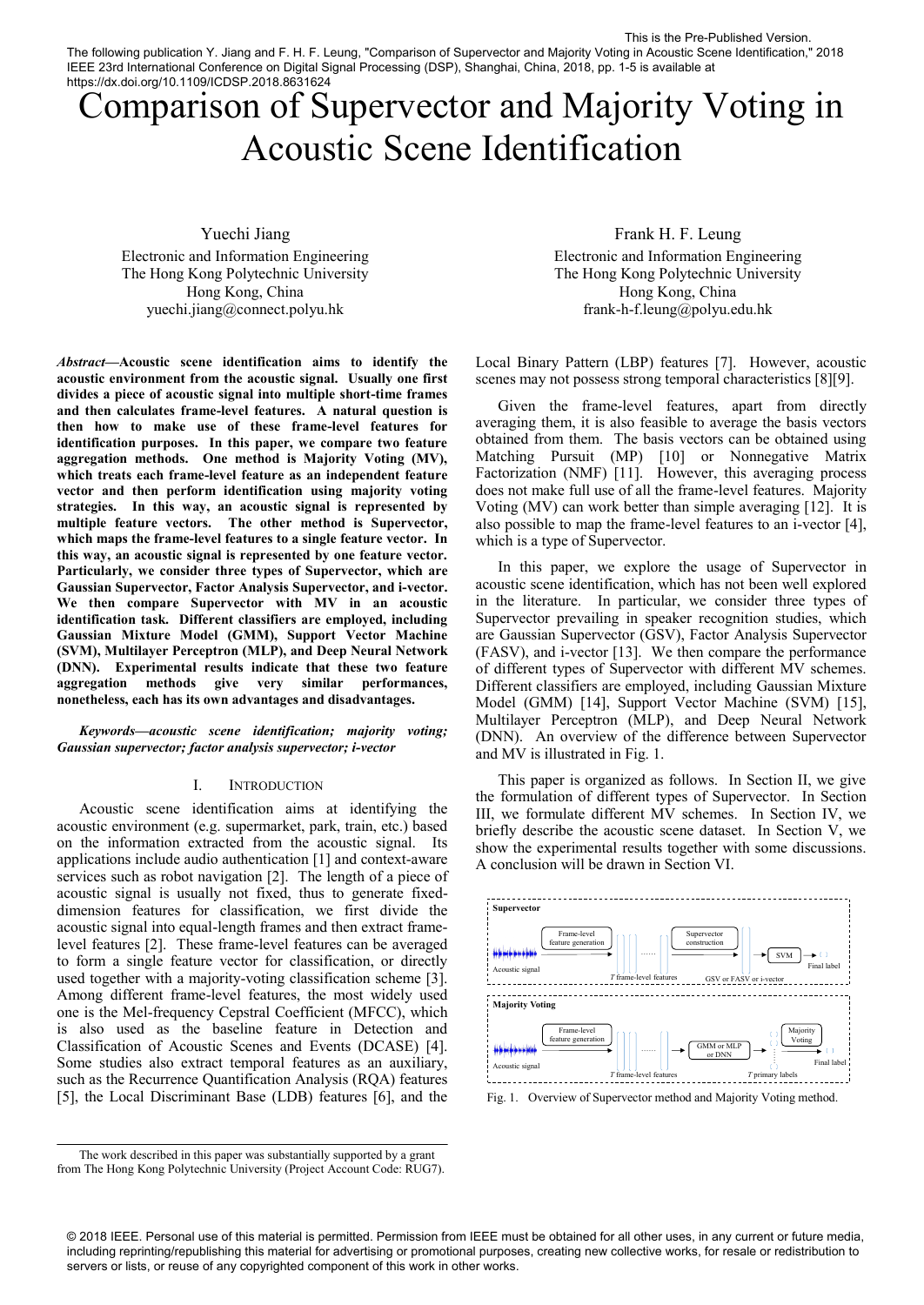## II. SUPERVECTOR

Supervector is calculated based on a Universal Background Model (UBM), which is a GMM. Given a set of acoustic signals used for UBM construction, we first calculate the frame-level features, which are MFCC vectors [16] in this paper. Then the UBM is constructed using the mixture splitting technique [17] and the Expectation-Maximization (EM) algorithm [18]. In the following, we denote the model parameters of a UBM with *M* Gaussian mixture components as  $\theta_M = {\pi_m, \mu_m, \sigma_m \mid m = 1,2...M}$ , where  $\pi_m, \mu_m$  and  $\sigma_m$  denote the weight, mean and standard deviation of the *m*-th Gaussian mixture component respectively.

## *A. Gaussian Supervector (GSV)*

Given a sequence of *T* frame-level features  $\{x_1, x_2, \ldots, x_T\}$ corresponding to signal *s*, and a UBM denoted as  $\theta_M = {\pi_m, \mu_m, \sigma_m | m = 1,2...M}$ , GSV is calculated as follows.

First, we calculate the posterior probability for the *m*-th mixture component using (1), where  $p(x_t | \mu_m, \sigma_m)$  is the Gaussian probability. We then use (2) and (3) to calculate the Maximum A Posterior (MAP) estimation of the mean vector for the *m*-th mixture component, which is *Em*(*s*). Finally, we calculate the adapted mean vector  $\mu'_m(s)$  for the *m*-th mixture component using (4), which is a weighted sum of  $E_m(s)$  and  $\mu_m$ [19]. In (4), *γ* is the relevance factor [18].

$$
\Pr(m \mid x_t, \theta_M) = \frac{\pi_m p(x_t \mid \mu_m, \sigma_m)}{\sum_{j=1}^M \pi_j p(x_t \mid \mu_j, \sigma_j)}
$$
(1)

$$
n_m(s) = \sum_{t=1}^{T} \Pr(m \, | \, x_t, \theta_M)
$$
 (2)

$$
E_m(s) = \frac{1}{n_m(s)} \sum_{t=1}^{T} \Pr(m \mid x_t, \theta_M) x_t
$$
 (3)

$$
\mu'_{m}(s) = \frac{n_{m}(s)}{n_{m}(s) + \gamma} E_{m}(s) + \frac{\gamma}{n_{m}(s) + \gamma} \mu_{m}
$$
(4)

GSV, denoted as  $\mu_{GSV}(s)$ , is then the concatenation of  $\mu'_m(s)$  for  $m=1, 2...M$ , as given by (5) [20]. If the dimensionality of a frame-level feature  $x_t$  is  $D \times 1$ , and the number of mixture components in the UBM is *M*, then the dimensionality of GSV will be *MD*×1.

$$
\mu_{GSV}(s) = \begin{bmatrix} \mu'_1(s) \\ \mu'_2(s) \\ \vdots \\ \mu'_M(s) \end{bmatrix}
$$
 (5)

## *B. Factor Analysis Supervector (FASV) and I-vector*

In a Factor Analysis model, Factor Analysis Supervector (FASV), denoted as  $\mu_{FASV}(s)$ , is given by (6), where  $\mu_{UBM}$  is the concatenation of  $\mu_m$  for  $m=1, 2...M$ . In (6), V is the factorloading matrix estimated using the EM algorithm, and *z*(*s*) is

the i-vector, which is the posterior expected mean of the latent variable *y*(*s*) in a Factor Analysis model [21]. So, both FASV and i-vector originate from the Factor Analysis model, and once the model parameters are determined, both FASV and ivector can be easily computed.

$$
\mu_{FASV}(s) = \mu_{UBM} + VE[y(s)] = \mu_{UBM} + Vz(s) = \begin{bmatrix} \mu_1 \\ \mu_2 \\ \vdots \\ \mu_M \end{bmatrix} + Vz(s)
$$
 (6)

Given a sequence of *T* frame-level features  $\{x_1, x_2, \ldots, x_T\}$ corresponding to signal *s*, a UBM denoted as  $\theta_M = {\pi_m, \mu_m, \sigma_m | m = 1,2...M}$ , and the factor-loading matrix *V*, FASV and i-vector are calculated as follows.

First, we calculate the centralized first-order Baum-Welch statistics  $S_{X,m}(s)$  for the *m*-th mixture component using (7), and the centralized second-order Baum-Welch statistics *SXX,m*(*s*) using (8) [21][22].

$$
S_{X,m}(s) = \sum_{t=1}^{T} \Pr(m \mid x_t, \theta_M)(x_t - \mu_m)
$$
 (7)

$$
S_{XX,m}(s) = \sum_{t=1}^{T} \Pr(m \mid x_t, \theta_M)(x_t - \mu_m)(x_t - \mu_m)^T \tag{8}
$$

Then,  $S_{X,m}(s)$  is column-wisely concatenated to form a super vector  $S_X(s)$  for  $m=1$ , 2...*M*, as given by (9);  $S_{XX,m}(s)$  is diagonally concatenated to form a super matrix  $S_{XX}(s)$  for  $m=1$ , 2...*M*, as given by (10);  $n_m(s)$  calculated in (2) is used to form a diagonal super matrix  $N(s)$  as given by (11), where *I* is an identity matrix [22]. If the dimensionality of a frame-level feature  $x_t$  is  $D \times 1$ , and the number of mixture components in the UBM is *M*, then the dimensionality of  $S_X(s)$  will be  $MD \times 1$ , the dimensionality of  $S_{XX}(s)$  will be  $MD \times MD$ , the dimensionality of the identity matrix *I* in (11) will be *D*×*D*, and the dimensionality of *N*(*s*) will be *MD*×*MD*.

$$
S_X(s) = \begin{bmatrix} S_{X,1}(s) \\ S_{X,2}(s) \\ \vdots \\ S_{X,M}(s) \end{bmatrix}
$$
(9)

$$
S_{XX}(s) = \begin{bmatrix} S_{XX,1}(s) & 0 & \cdots & 0 \\ 0 & S_{XX,2}(s) & \cdots & 0 \\ \vdots & \vdots & \ddots & \vdots \\ 0 & 0 & \cdots & S_{XX,M}(s) \end{bmatrix}
$$
 (10)

$$
N(s) = \begin{bmatrix} n_1(s)I & 0 & \cdots & 0 \\ 0 & n_2(s)I & \cdots & 0 \\ \vdots & \vdots & \ddots & \vdots \\ 0 & 0 & \cdots & n_M(s)I \end{bmatrix}
$$
 (11)

Then i-vector is calculated using (12), where  $\Sigma$  is a diagonal matrix estimated using the EM algorithm. After obtaining *z*(*s*), FASV is then calculated using (6).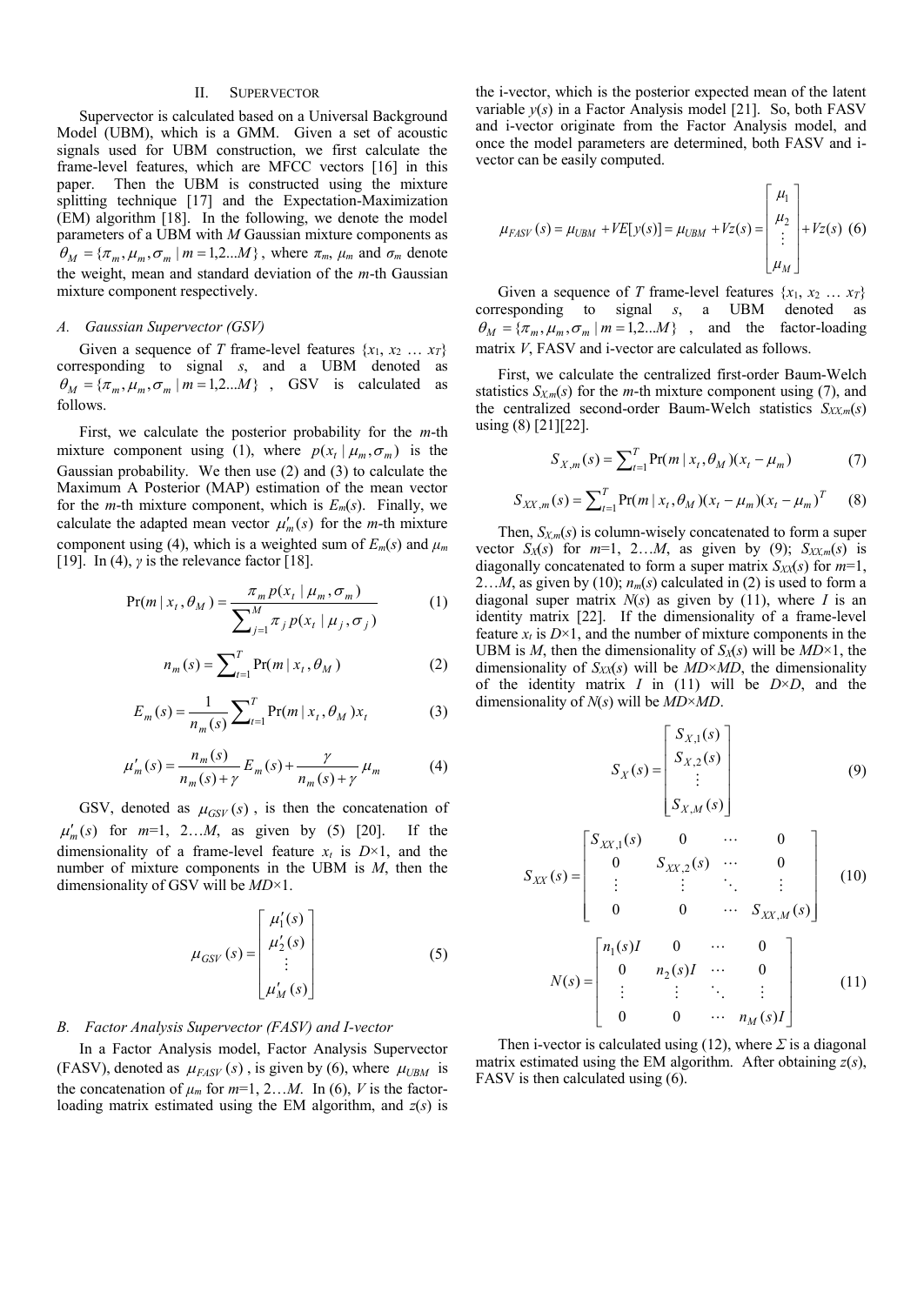$$
z(s) = E[y(s)] = (I + V^T \Sigma^{-1} N(s) V)^{-1} V^T \Sigma^{-1} S_X(s)
$$
 (12)

In the following, we describe how to estimate the model parameters *V* and  $\Sigma$  using the EM algorithm. On using the EM algorithm, the E-step and the M-step are repeated until convergence or the total number of EM iterations exceeds some predefined threshold.

In the E-step, we calculate the posterior estimated mean and the posterior estimated covariance of the latent variable  $y(s)$ using (13) and (14) respectively [22].

$$
E[y(s)] = (I + V^T \Sigma^{-1} N(s) V)^{-1} V^T \Sigma^{-1} S_X(s)
$$
 (13)

$$
E[y(s)y(s)^{T}] = (I + V^{T} \Sigma^{-1} N(s) V)^{-1} + E[y(s)] E[y(s)]^{T}
$$
 (14)

In the M-step, we calculate *V* by solving a system of linear equations as given by (15), where we use *S* to denote the total number of training acoustic signals. After finding *V*, we can calculate *Σ* using (16), where  $diag(.)$  is to diagonalize a matrix by setting all the non-diagonal elements to zero. More details can be found in [22].

$$
\sum_{s=1}^{S} N(s)VE[y(s)y(s)^{T}] = \sum_{s=1}^{S} S_{X}(s)E[y(s)]^{T}
$$
 (15)

$$
\Sigma = diag \left( \left( \sum_{s=1}^{S} N(s) \right)^{-1} \left( \sum_{s=1}^{S} S_{XX}(s) - \sum_{s=1}^{S} V E[y(s)] S_{X}(s)^{T} \right) \right) (16)
$$

Given the model parameters *V* and *Σ*, i-vector is calculated using  $(12)$ , and FASV is calculated using  $(6)$ . If the dimensionality of a frame-level feature  $x_t$  is  $D \times 1$ , and the number of mixture components in the UBM is *M*, then the dimensionality of FASV will be *MD*×1, and the dimensionality of i-vector is the number of columns of *V*.

#### III. MAJORITY VOTING

Given a sequence of *T* frame-level features  $\{x_1, x_2, \ldots, x_T\}$ corresponding to signal *s*, Majority Voting (MV) is carried out as follows.

Let the total number of categories be *C*. Given a classifier, assume a feature  $x_t$  will be classified to category  $l(x_t)$  (where  $l(x_t) \in \{1, 2...C\}$  according to some criterion, and  $x_t$  has a probability  $p(c|x_i)$  to be classified to category *c* (where  $c \in \{1,$ 2…*C*}). Then, there are three MV schemes that can be used to determine the category  $L(s)$  (where  $L(s) \in \{1, 2...C\}$ ) that the acoustic signal *s* should be classified to. Scheme 1, Scheme 2 and Scheme 3 are given by (17), (18) and (19) respectively, where  $g(.,.)$  is an indicator function as given by  $(20)$ .

$$
L(s) = \underset{c}{\operatorname{argmax}} \sum_{t=1}^{T} g(c, l(x_t))
$$
 (17)

$$
L(s) = \underset{c}{\operatorname{argmax}} \sum_{t=1}^{T} p(c \mid x_t)
$$
 (18)

$$
L(s) = \underset{c}{\text{argmax}} \sum_{t=1}^{T} p(c \mid x_t) g(c, l(x_t))
$$
 (19)

where

$$
g(a,b) = \begin{cases} 1 & \text{if } a=b \\ 0 & \text{if } a \neq b \end{cases}
$$
 (20)

In this paper, on using different MV schemes, GMM, MLP and DNN are employed as the classifier. On using MLP and DNN, the output layer is a softmax layer, which already gives the probability  $p(c|x_t)$  for each category. On using GMM, one GMM will be constructed for each category. Suppose the number of mixture components in each GMM is *M*, and the *c*th GMM is denoted as  $\theta_M^{(c)} = {\pi_m^{(c)}, \mu_m^{(c)}, \sigma_m^{(c)} \mid m = 1,2...M}$ , then  $p(c|x_t)$  is given by (21).

$$
p(c \mid x_t) = \frac{\sum_{m=1}^{M} \pi_m^{(c)} p(x_t \mid \mu_m^{(c)}, \sigma_m^{(c)})}{\sum_{k=1}^{C} \sum_{m=1}^{M} \pi_m^{(k)} p(x_t \mid \mu_m^{(k)}, \sigma_m^{(k)})}
$$
(21)

Actually, (19) is a weighted majority voting strategy, whose weights are determined by  $p(c|x_t)$ . Instead of using classifierdependent weights, we can also use feature-dependent weights which are determined by some pre-defined weighting functions, similar to [12]. However, manually designing a suitable weighting function is difficult.

## IV. DATASET

In this paper, we conduct experiments on the TUT Acoustic Scenes 2016 development set [23]. TUT2016 development set consists of 15 different acoustic scenes, such as bus, restaurant, library, park, train, etc. Each acoustic scene involves 78 audio segments lasting for 30 seconds, so totally there are 1170 audio segments available. The development set is organized into 4 different folds, and in each fold, there are about 880 audio segments used for training and about 290 audio segments used for testing. The training data are also used to construct UBM. Different folds merely involve different combinations of the training data and the testing data, and the identification accuracy results of the 4 folds are then averaged and reported.

#### V. EXPERIMENTAL RESULTS AND DISCUSSIONS

In this paper, we use 24-dimension MFCC vector as the frame-level feature, extracted using Hamming window with 50ms length and 10ms shift. Details about MFCC can be found in [16]. For i-vector, its dimensionality is set to be half that of FASV and GSV, and 20 EM iterations are executed to estimate the parameters of the factor analysis model. On using Supervector, linear SVM implemented by LIBSVM [24] is employed as the classifier. On using different MV schemes, GMM, MLP and DNN are employed as the classifier. MLP consists of one input layer, one output layer and one hidden layer, while DNN consists of one input layer, one output layer and three hidden layers. The activation function for the input and hidden layers is sigmoid function, while the output layer is a softmax layer. Both MLP and DNN are pre-trained for 50 epochs using Stacked Autoencoder (SAE) with momentum 0.5 and learning rate 1, and fine-tuned for 2000 epochs with momentum 0.5 and a decaying learning rate. Both MLP and DNN are implemented by DeepLearnToolbox [25].

The average identification accuracy results of the 4 folds are shown in Tables I  $\sim$  IV. Table I and Table II show the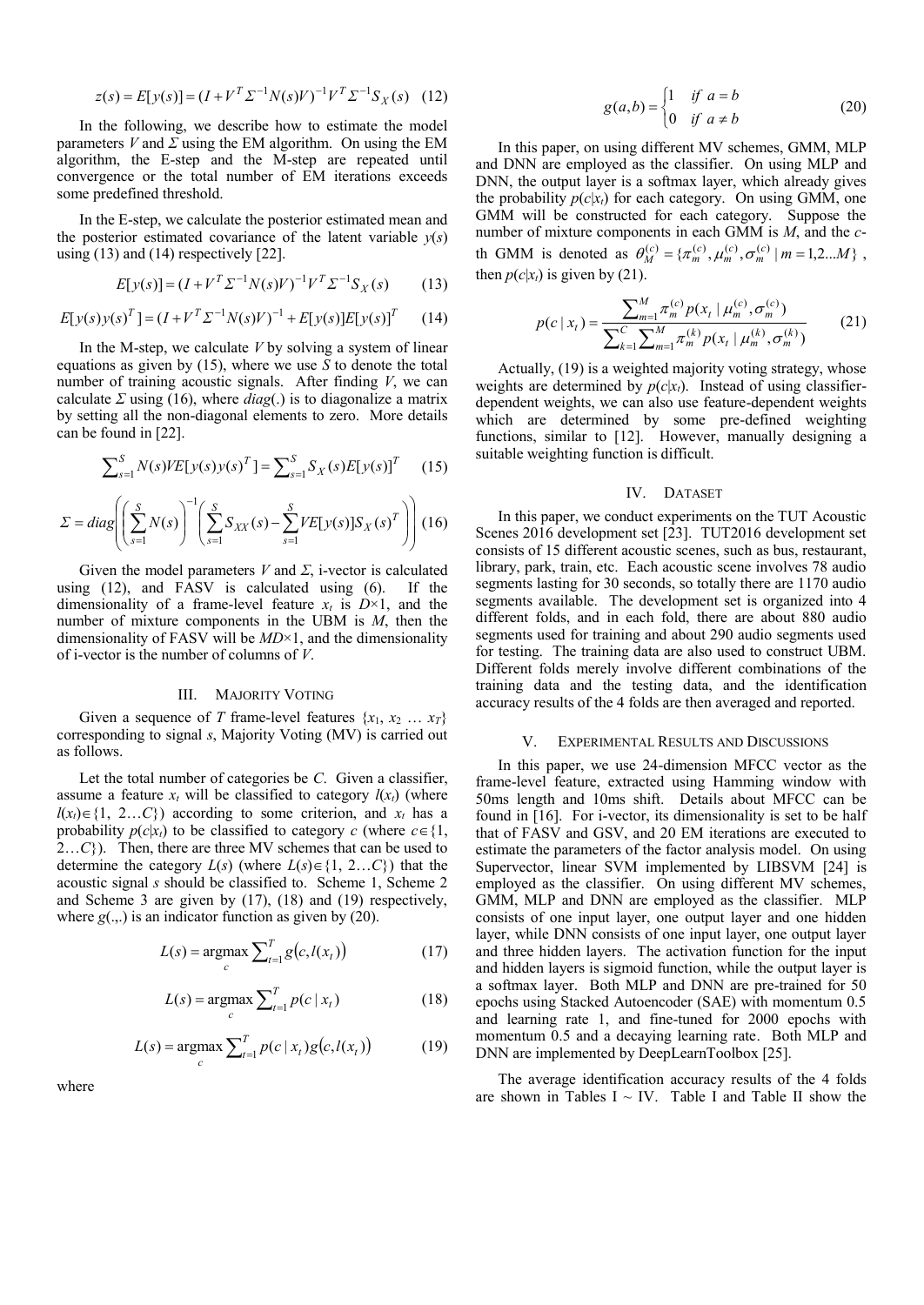| TABLE I. | ACCURACY USING GSV (%) |  |
|----------|------------------------|--|
|----------|------------------------|--|

| Relevance | <b>Number of Components in UBM</b> |       |       |       |       |       |       |
|-----------|------------------------------------|-------|-------|-------|-------|-------|-------|
| Factor    |                                    |       |       | 16    | 32    | 64    | 128   |
|           | 65.20                              | 66.75 | 66.49 | 67.16 | 68.44 | 68.71 | 67.78 |
|           | 66.73                              | 66.07 | 68.61 | 68.53 | 68.25 | 69.13 | 68.12 |
|           | 67.67                              | 66.99 | 67.85 | 69.29 | 69.37 | 67.67 | 66.22 |
| 10        | 68.19                              | 67.76 | 67.00 | 68.51 | 68.18 | 67.74 | 65.87 |
| 15        | 67.42                              | 67.75 | 67.00 | 67.91 | 67.34 | 68.25 | 65.88 |

results of using different types of Supervector, while Table III and Table IV show the results of using different MV schemes. On using Supervector, UBMs with different numbers of mixture components are investigated. Particularly, on using GSV, different values of the relevance factor *γ* are evaluated. On using GMM, different numbers of mixture components are investigated. On using MLP, different numbers of neurons in the hidden layer are investigated. On using DNN, there are 96 neurons in the first hidden layer, 64 neurons in the second hidden layer, and 32 neurons in the third hidden layer.

Regarding Supervector (Tables I and II), the performance is highly dependent on the number of mixture components in the UBM, and tends to fluctuate with different numbers of mixture components. Increasing the number of mixture components does not guarantee performance improvement, although the dimensionality of different types of Supervector is increased. In addition, GSV is also affected by the choice of the relevance factor. In terms of the highest accuracy achieved, GSV and ivector give very similar performances, while FASV performs worse than the other two. Practically, GSV is simpler and faster to be calculated than i-vector and FASV (because the EM algorithm used for parameter estimation in the factor analysis model is time consuming).

Regarding MV (Tables III and IV), on using GMM as the classifier, the performance is highly dependent on the number of mixture components in the GMM, and a larger number of mixture components does not always give a better performance. On using MLP as the classifier, the performance is slightly influenced by the number of neurons in the hidden layer; however, increasing the number of neurons in the hidden layer does not guarantee performance improvement. DNN seems to perform a little better than MLP, but worse than GMM. As indicated in [9] and [26], MLP and DNN do not work very well purely as a classifier. In addition, no matter using GMM, MLP or DNN, different MV schemes tend to give quite similar performances.

In terms of the highest accuracy achieved, Supervector tends to give a slightly better performance than MV, nonetheless, the performances are quite similar. Both feature aggregation methods have their own advantages and disadvantages. On using Supervector, the frame-level features

TABLE III. ACCURACY USING GMM (%)

| <b>Majority</b> | <b>Number of Components in GMM</b> |       |       |       |       |       |       |
|-----------------|------------------------------------|-------|-------|-------|-------|-------|-------|
| Voting          |                                    |       |       | 16    | 32    | 64    | 128   |
| Scheme 1        | 64.67                              | 63.56 | 68.27 | 66.82 | 67.78 | 66.58 | 66.58 |
| Scheme 2        | 64.32                              | 63.22 | 68.61 | 67.33 | 67.95 | 66.84 | 66.40 |
| Scheme 3        | 64.23                              | 63.64 | 68.78 | 66.99 | 67.77 | 66.66 | 66.66 |

TABLE II. ACCURACY USING FASV AND I-VECTOR (%)

| <b>Supervector</b> | <b>Number of Components in UBM</b> |       |       |       |       |       |       |
|--------------------|------------------------------------|-------|-------|-------|-------|-------|-------|
| Type               |                                    |       |       |       |       | 64    | 128   |
| FASV               | 63.01                              | 64.17 | 65.56 | 66.14 | 65.95 | 65.88 | 65.79 |
| <i>i</i> -vector   | 61.45                              |       | 66.58 | 66.48 | 69.30 | 66.47 | 68.44 |

are mapped to a single feature vector, meaning that each acoustic signal is represented by only one feature vector. This reduces the time for training and testing, but the feature vector may be contaminated and sensitive to noise. Nevertheless, since the number of feature vectors is small, extra processing techniques can be applied for possible performance improvement, for example, applying Fisher Discriminant Analysis (FDA) based projection techniques [19][27][28]. On using MV, the frame-level features are directly fed to the classifier, meaning that each acoustic signal is represented by multiple feature vectors. This increases the time for training and testing, but can be noise robust, as the decision is made by a group of feature vectors instead of a single feature vector.

## VI. CONCLUSION

In this paper, we compare two feature aggregation methods for acoustic scene identification. One method is Majority Voting (MV), and the other is Supervector. Regarding MV, we propose three classification schemes, and experimental results indicate that these schemes show few differences. Regarding Supervector, we investigate three popular types of Supervector, namely Gaussian Supervector (GSV), Factor Analysis Supervector (FASV), and i-vector. Experimental results indicate that GSV and i-vector give similar performances whereas FASV performs worse than the other two. We also compare the performance of different MV schemes and different types of Supervector. Although Supervector gives a slightly better performance than MV, their performances are quite similar. Both feature aggregation methods have their advantages and disadvantages. On using MV, one acoustic signal is represented by multiple features, meaning that the computation takes more time; however, the performance is more robust to noise, as the decision is made based on a group of features but not a single feature. On using Supervector, one acoustic signal is represented by a single feature, meaning that the computation takes less time; however, the performance is more sensitive to noise, as the decision is made based on only one feature. In particular, on using Supervector, extra processing techniques can be applied to the single feature to improve its quality, whereas it is difficult to apply these techniques if there are multiple features, especially when there are too many features, which is the case of using MV.

TABLE IV. ACCURACY USING MLP AND DNN (%)

| Majority | <b>Number of Neurons in the Hidden Laver</b> |                    |       |          |  |  |  |  |  |
|----------|----------------------------------------------|--------------------|-------|----------|--|--|--|--|--|
| Voting   |                                              | ML P<br><b>DNN</b> |       |          |  |  |  |  |  |
|          | 32                                           | 64                 | 96    | 96-64-32 |  |  |  |  |  |
| Scheme 1 | 60.02                                        | 61.12              | 60.43 | 62.57    |  |  |  |  |  |
| Scheme 2 | 59.83                                        | 61.37              | 61.54 | 63.59    |  |  |  |  |  |
| Scheme 3 | 59.24                                        | 60.44              | 60.44 | 62.05    |  |  |  |  |  |